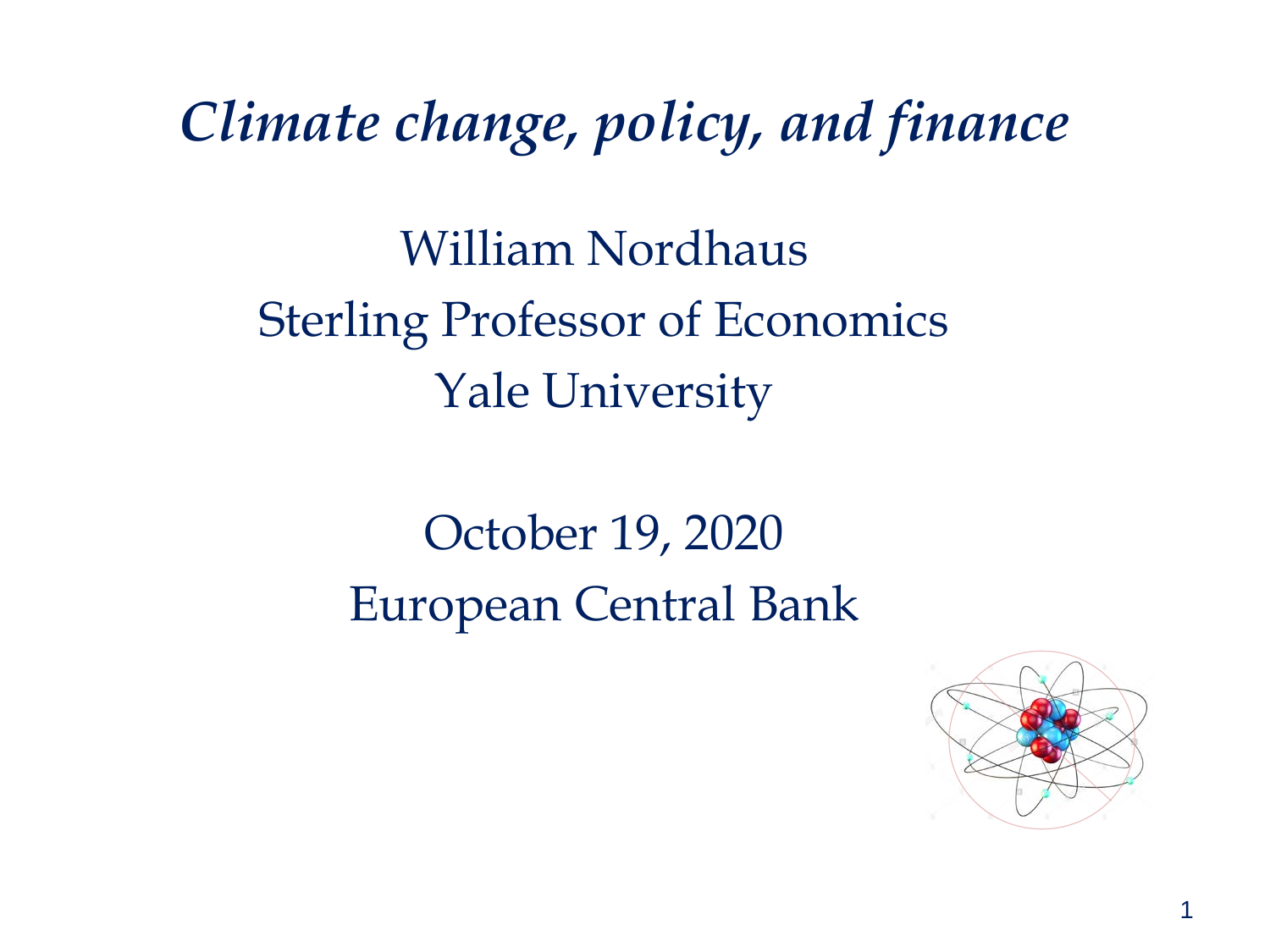#### *Three key issues for today*

- 1. Very little progress in slowing emissions
- 2. Challenges for climate policy
- 3. Green finance and banking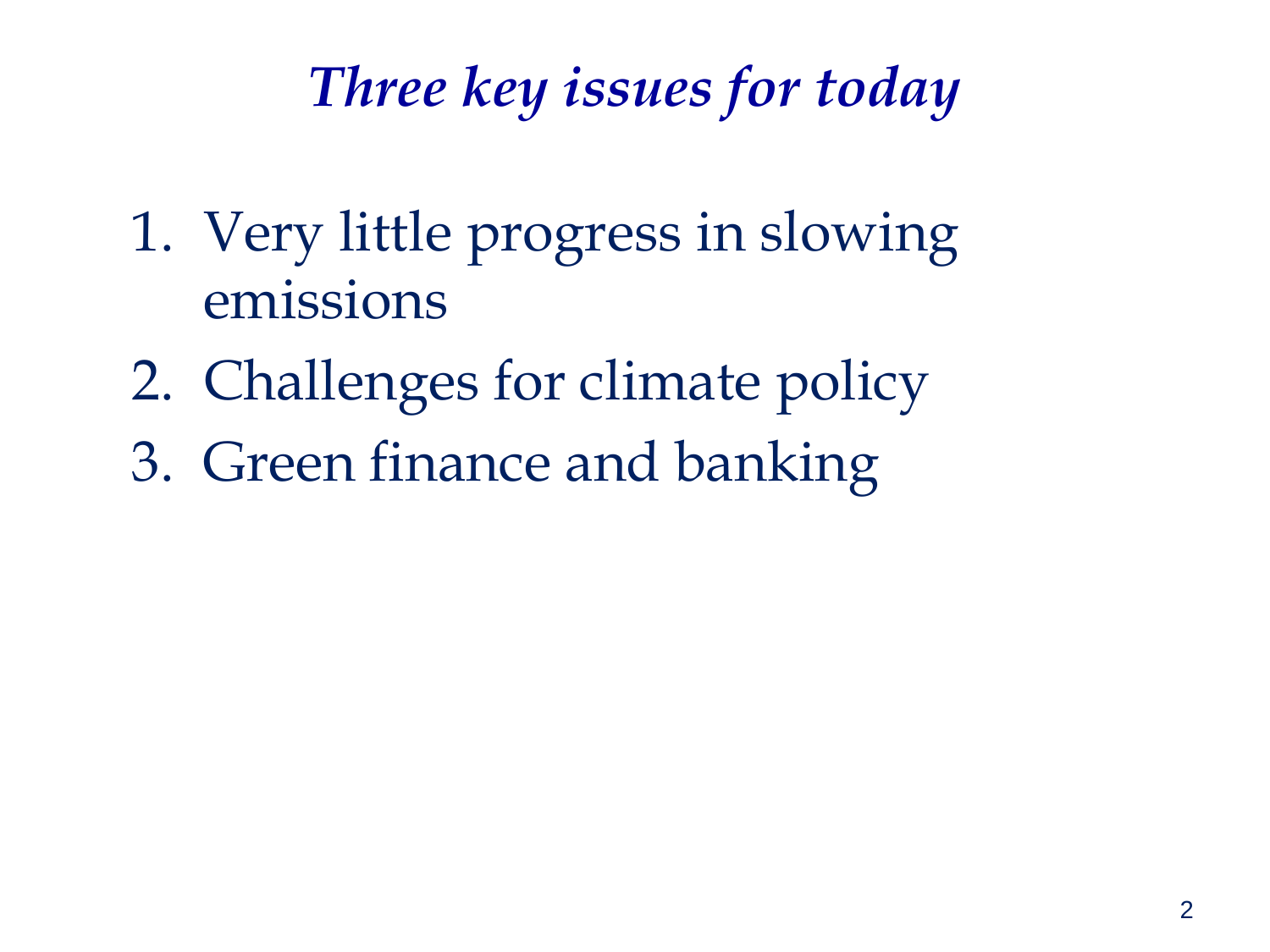#### Global CO2 emissions

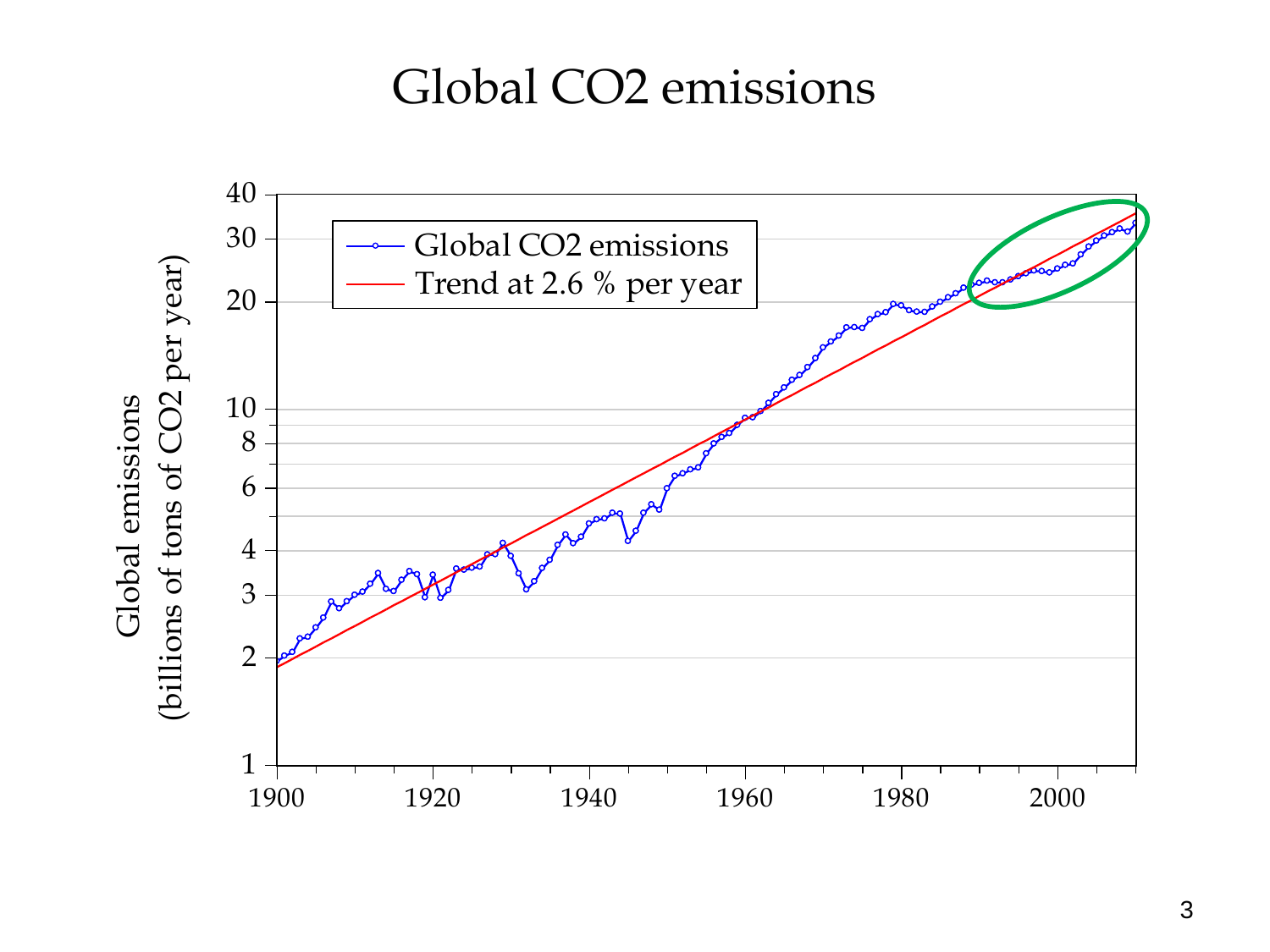#### *CO2 and the pandemic*

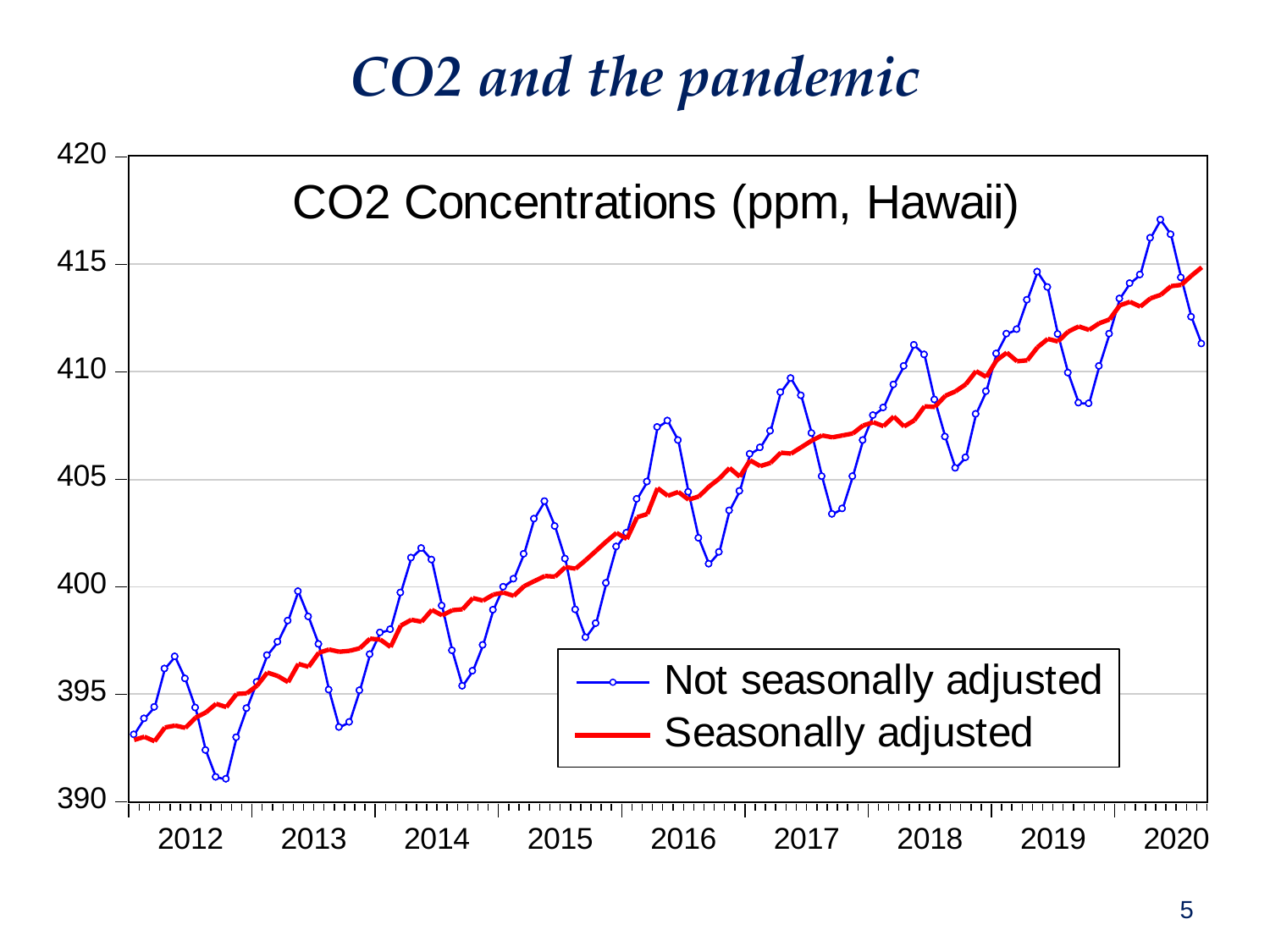# *Role of Economics in Climate Policy*

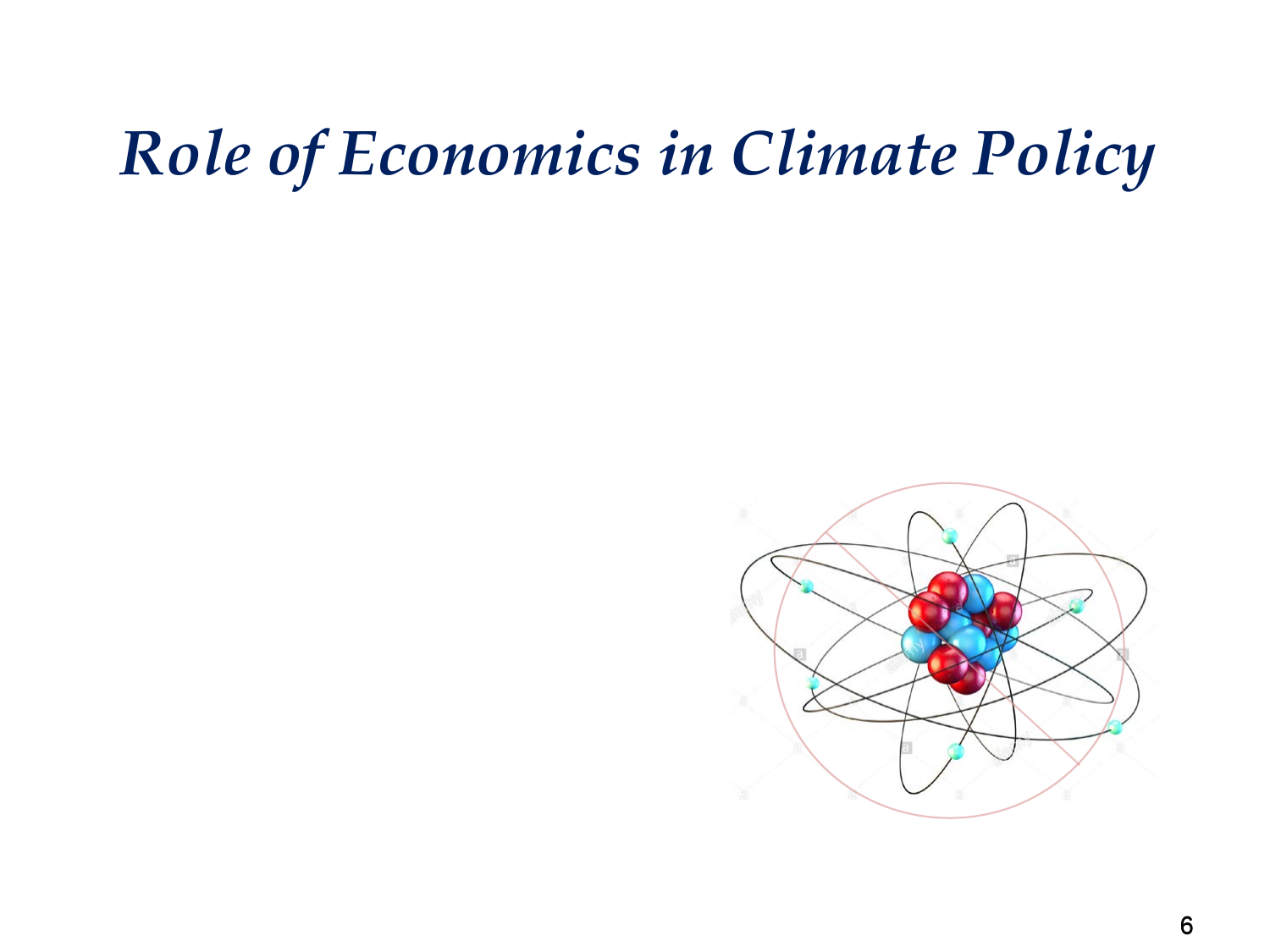#### *Key Economic Insights (1): Inadequate investment in low-carbon technologies*

- Innovation has big spillovers
- Public return on innovation many times larger than private returns
- But even worse: there is double externality for low-carbon innovations:
	- innovation externality
	- climate impacts externality
- Policy requires fixing climate externality (next slide) and special incentives for low-carbon technologies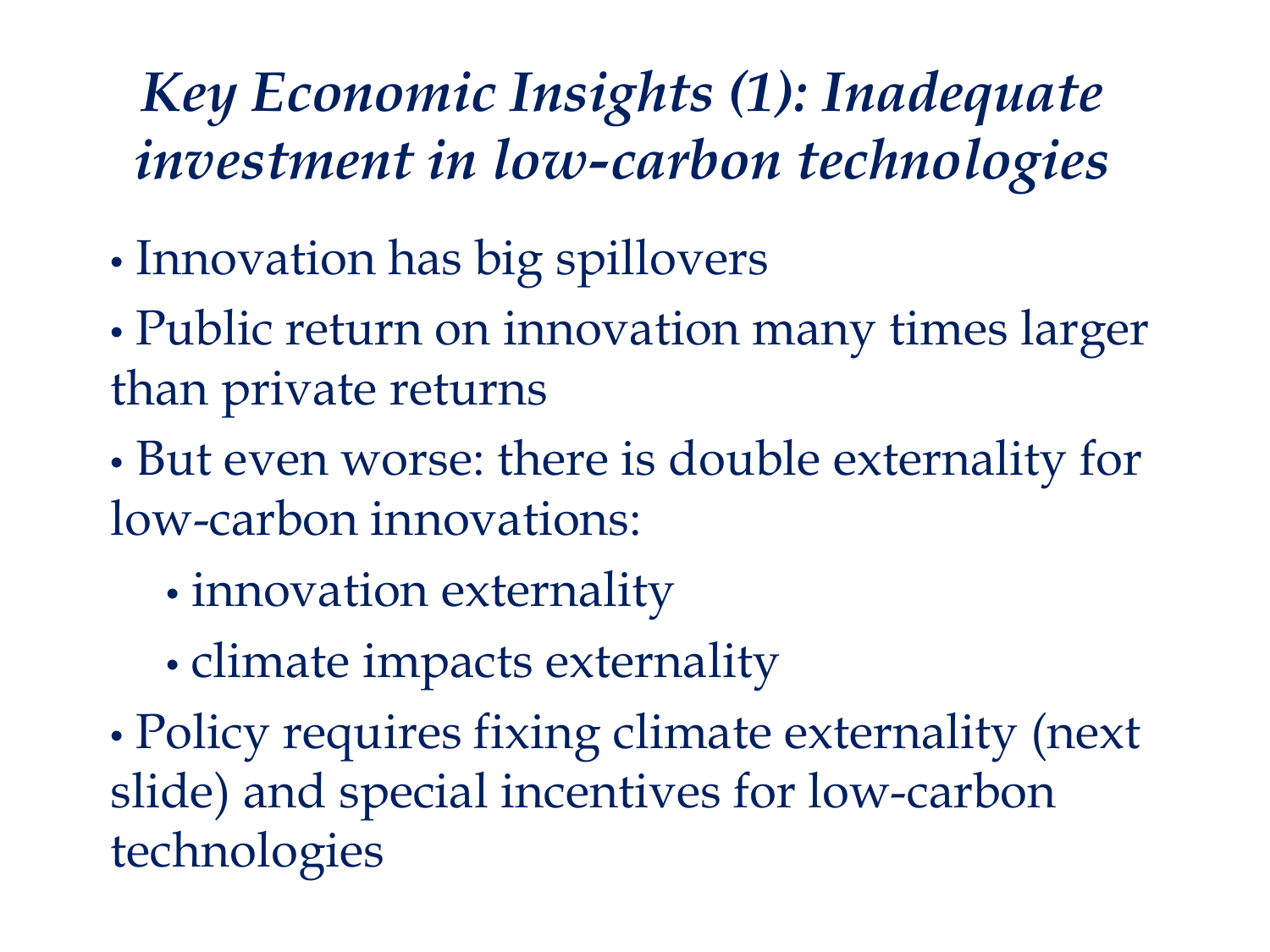*Key Economic Insights (2): Harmonized Carbon Prices*

• High price on  $CO<sub>2</sub>$  emissions is the key to sharp emissions reductions.

- Level of price should be harmonized to meet climate target (such as cost-benefit optimum or 2 ˚C temperature target)
- However, in reality, prices are fragmented and very low (see next slide).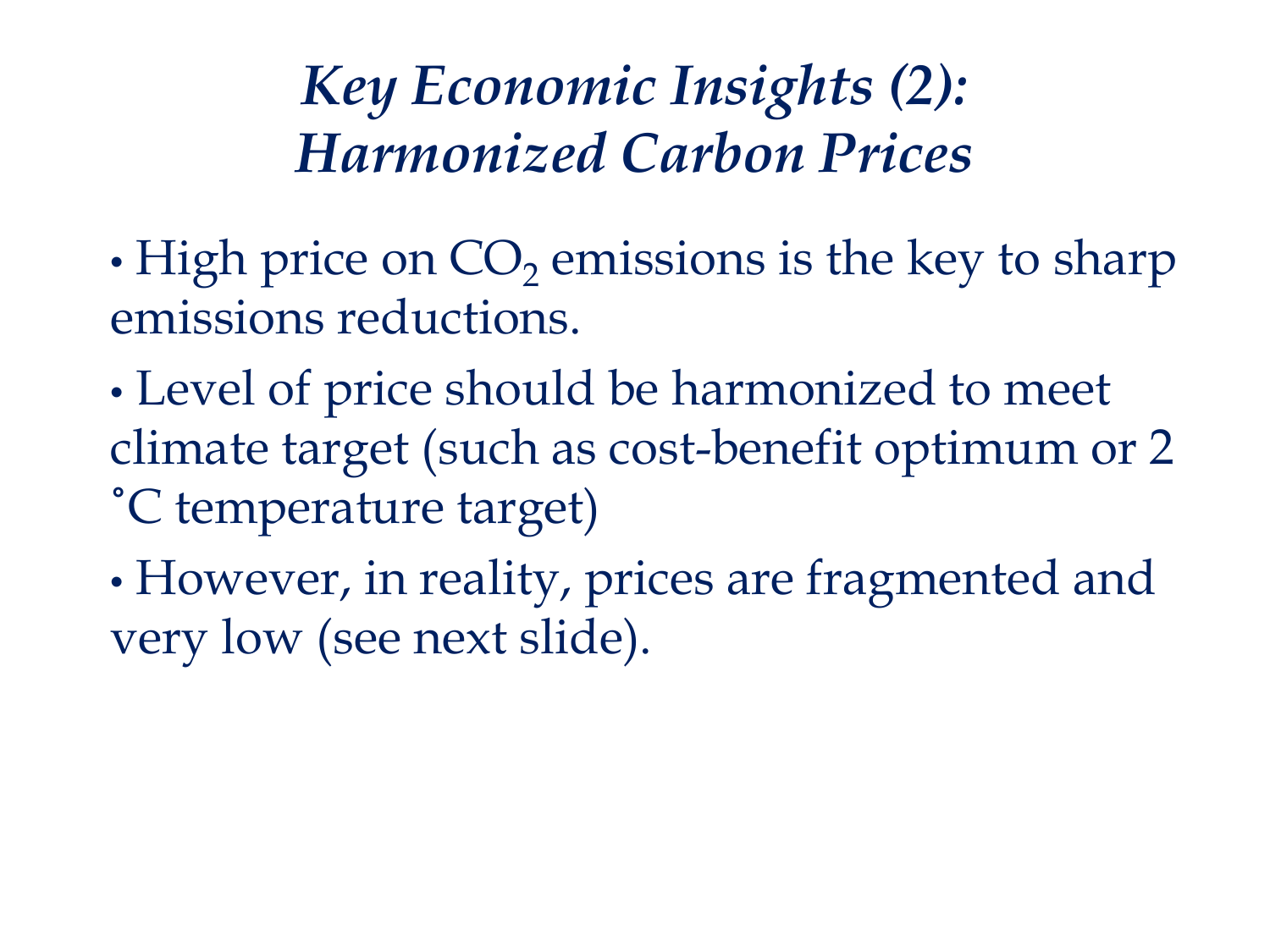#### *The carbon price landscape, 2019*

| <b>Region</b>  | <b>Percent of region</b><br>covered by price | (S/tCO2)       | Carbon price   Effective price<br>(S/tCO2) | % of global<br>emissions |
|----------------|----------------------------------------------|----------------|--------------------------------------------|--------------------------|
| Sweden         | 40                                           | 127            | 50.8                                       | <1                       |
| Norway         | 60                                           | 59             | 35.4                                       | $<$ $1$                  |
| Switz          | 33                                           | 96             | 31.7                                       | $<$ 1                    |
| BC             | 70                                           | 26             | 18.2                                       | $<$ $1$                  |
| France         | 33                                           | 50             | 16.5                                       |                          |
| <b>Calif</b>   | 85                                           | 16             | 13.6                                       |                          |
| <b>ETS</b>     | 43                                           | 25             | 10.8                                       | 8                        |
| Japan          | 70                                           | 3              | 2.1                                        | 5                        |
| Argentina      | 20                                           | 6              | 1.2                                        | $<$ $1$                  |
| Chinese cities | 40                                           | 3              | 1.2                                        |                          |
| Northeast US   | 18                                           | 5              | 0.9                                        |                          |
| Mexico         | 45                                           |                | 0.5                                        | 1.5                      |
| Uncovered      | 100                                          | $\overline{0}$ | 0.0                                        | 80                       |
|                |                                              |                |                                            |                          |
| Global average |                                              |                | 1.7                                        |                          |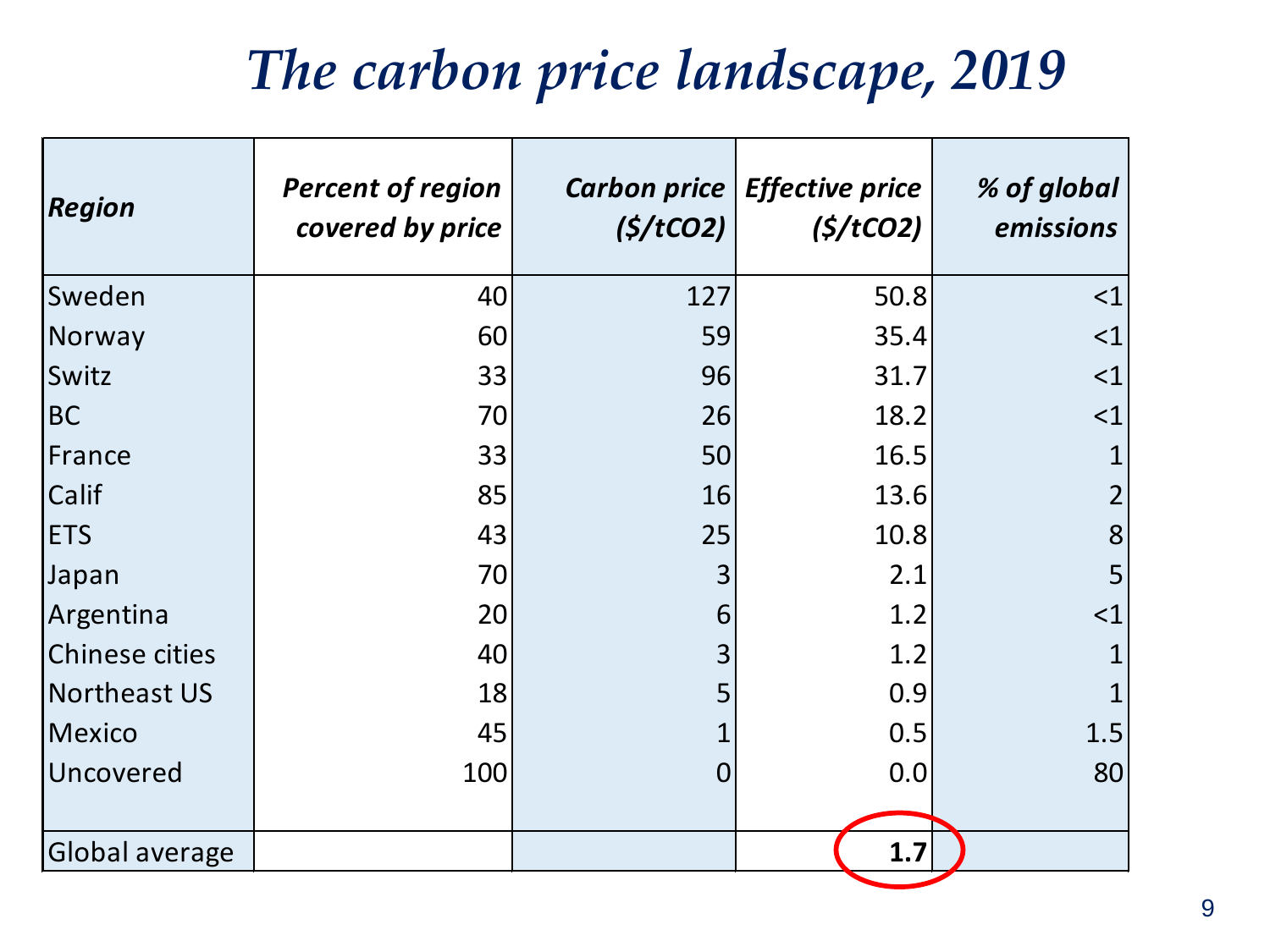### *Key Economic Insights (3): The Global Free Rider Problem*

- After 30 years, international policy is at a dead end.
- Why? Climate change policy is hampered by *the free rider problem:*
	- The agreements are voluntary.
	- So there are no penalties for (costly) nonparticipation
- Verdict based on actual carbon prices today and minimal emissions reductions.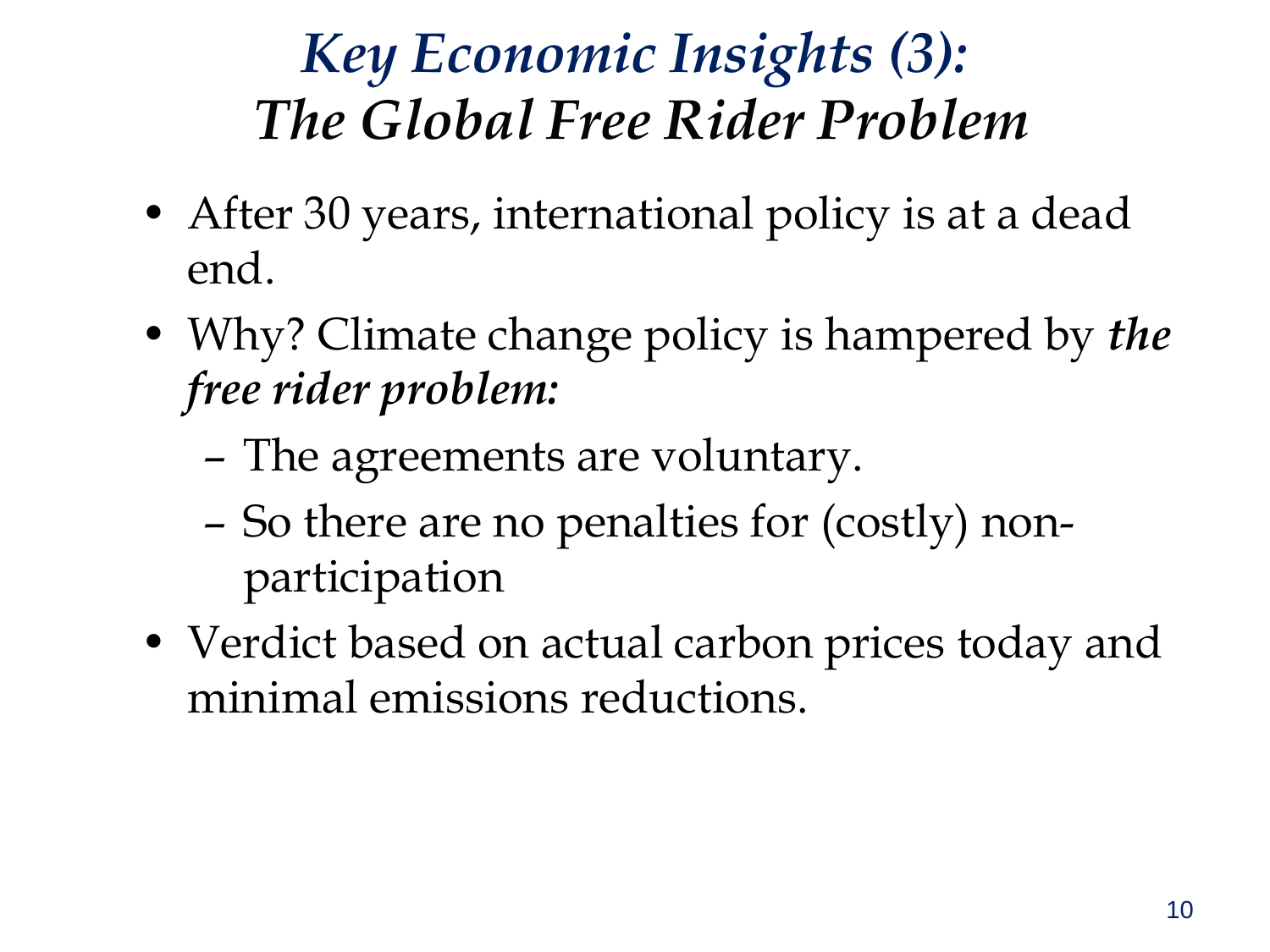## *A Climate Compact to Overcome Free-Riding*

- Replace current structure with "club" structure.
- Club structure has privileges and obligations.
- Proposal here involves a regime with two features:
	- Target carbon price, perhaps \$50 per ton  $CO<sub>2</sub>$
	- Penalty tariff on non-participants, say 3% penalty tariff
- Modeling at Yale suggests that this could be effective way to combat free-riding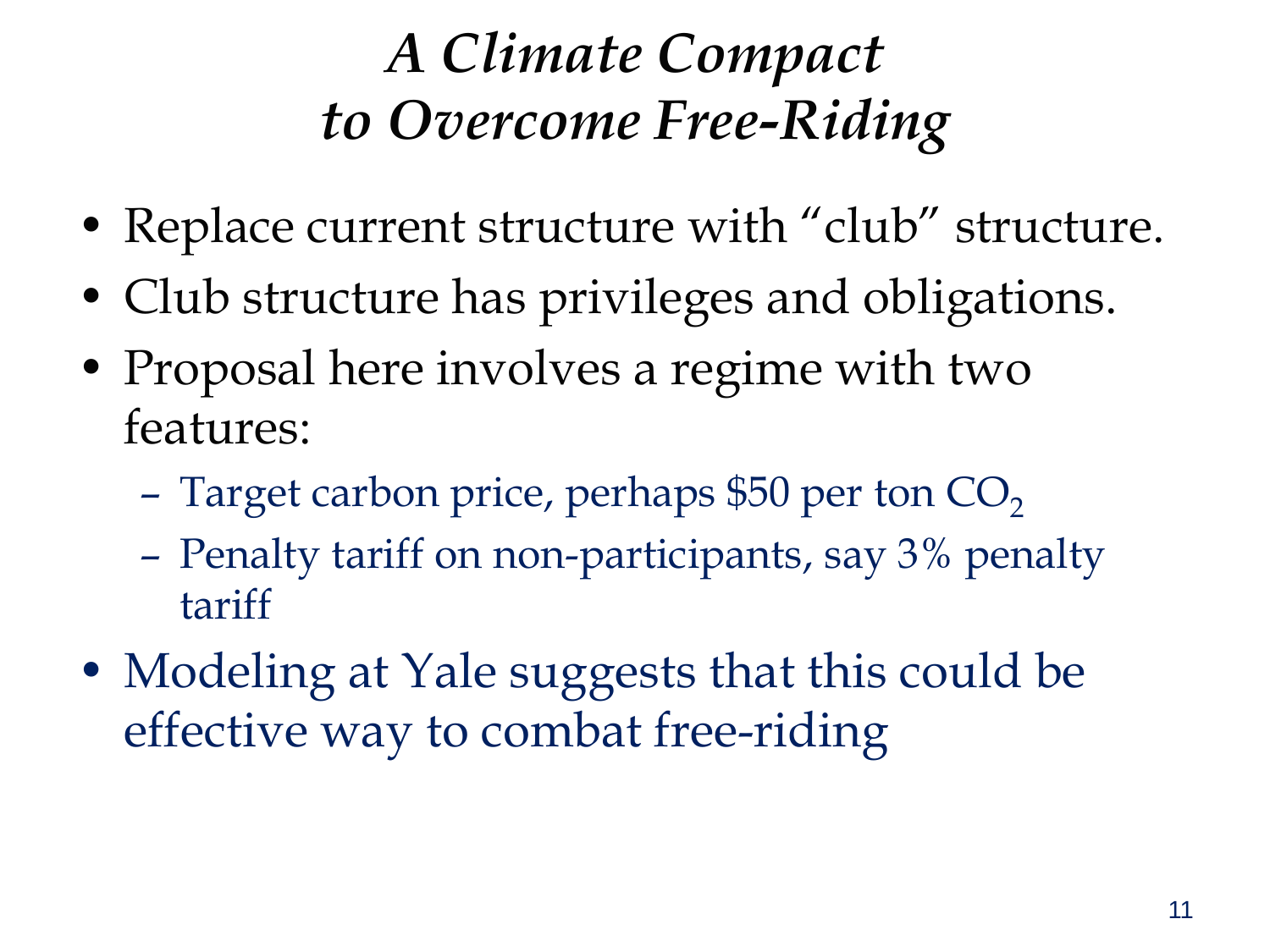### *Green Finance*

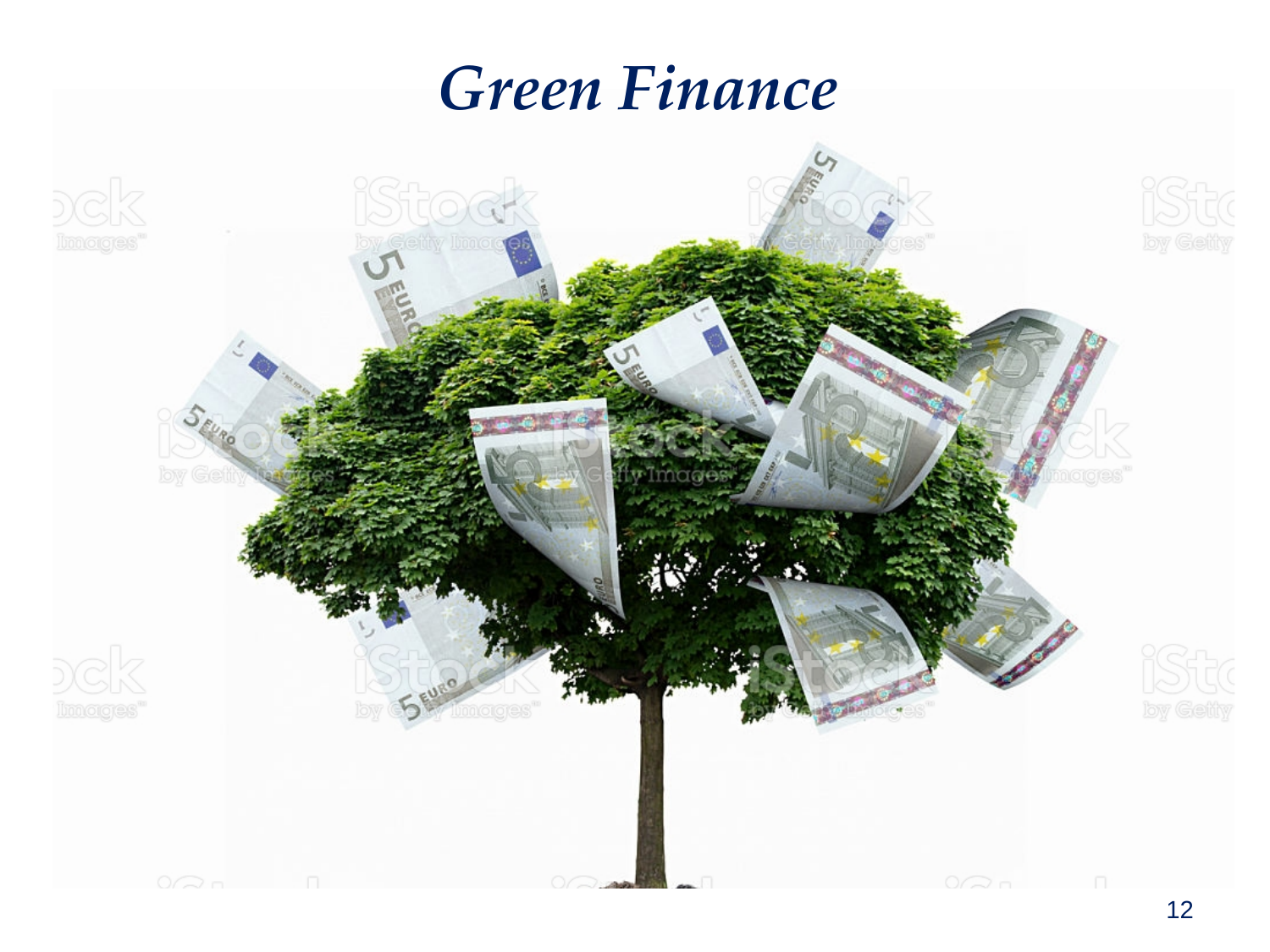## *Tradeoff of profits and ESG*



ESG/carbon reductions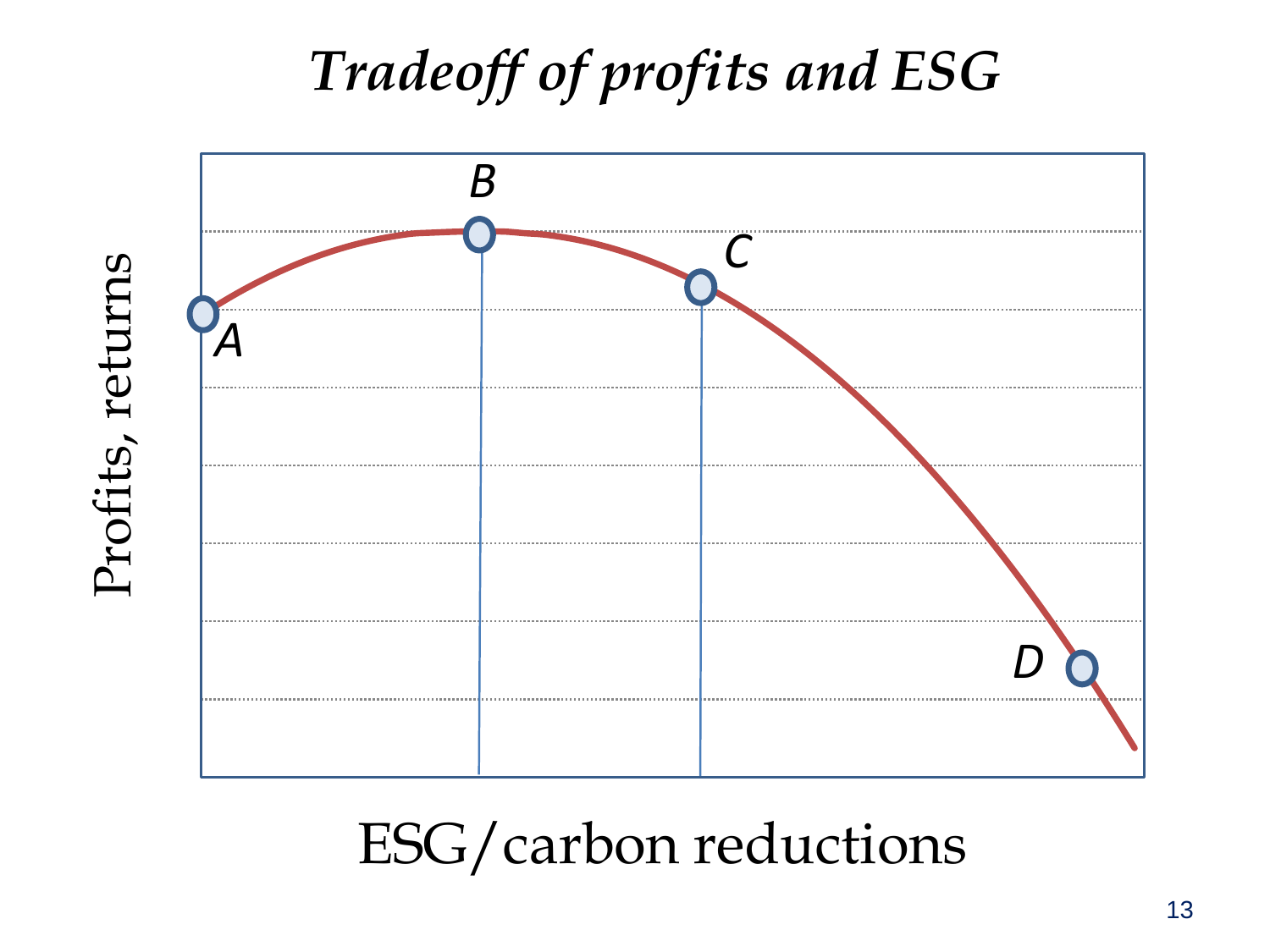### *Challenges for Financial Institutions*

**Companies** need to incorporate climate risks into their long-term planning.

- Optimizing and reducing the carbon footprint is good corporate citizenship.
- But it is also good management.
- **Institutional investors should…**
	- Analyze and hedge climate-induced risks.
	- Face squarely the tradeoff between return and ESG goals.

#### **But governmental action is the essential component**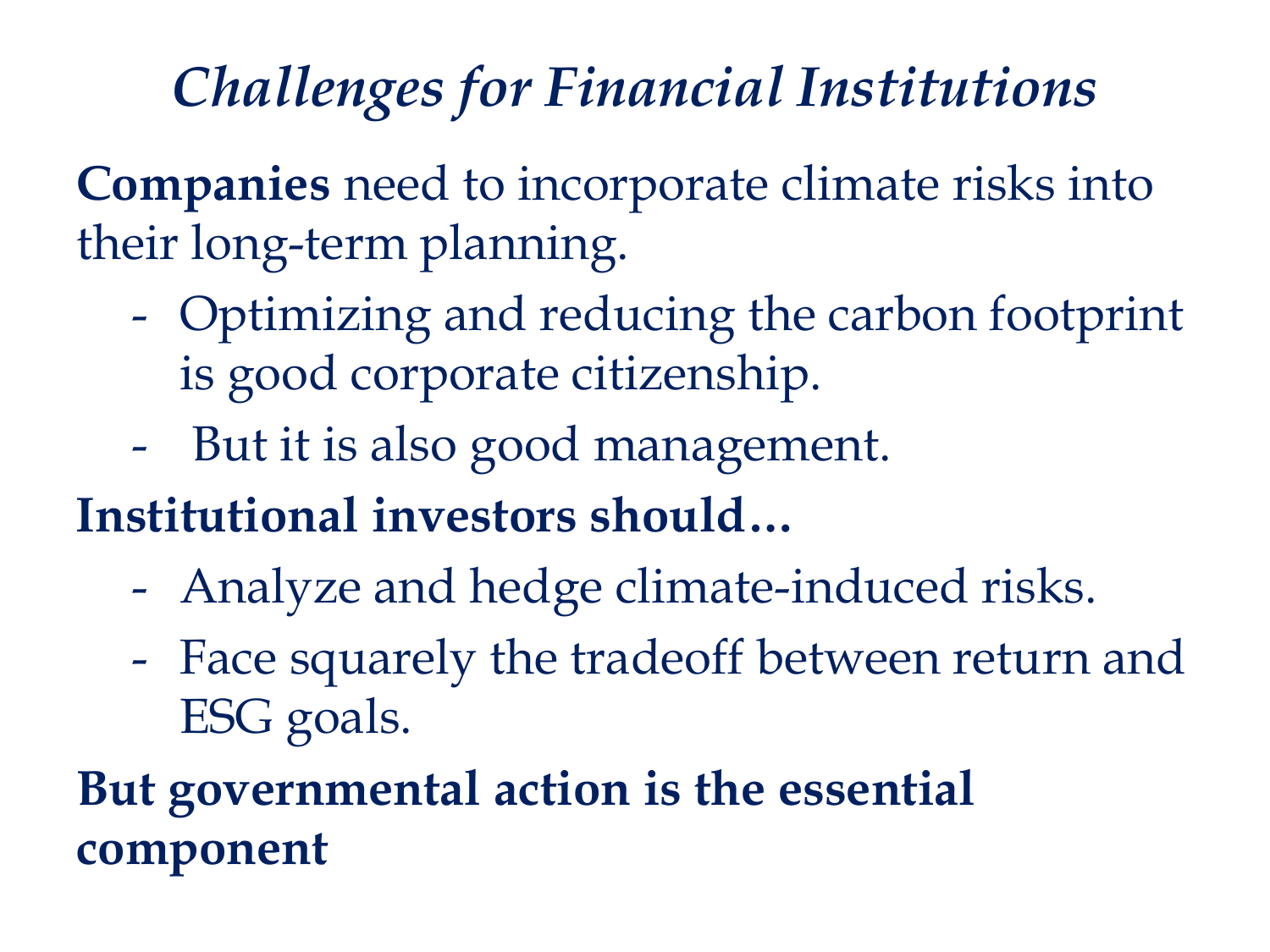#### *Green Central Banking*

- Is there a role for climate change in central banking? Yes and no.
- Yes, because climate change is one of the major long-term risks (along with pandemics, demography, artificial intelligence, …) and needs careful study.
- No, because it should be derivative of the dual mandates of inflation and real activity.